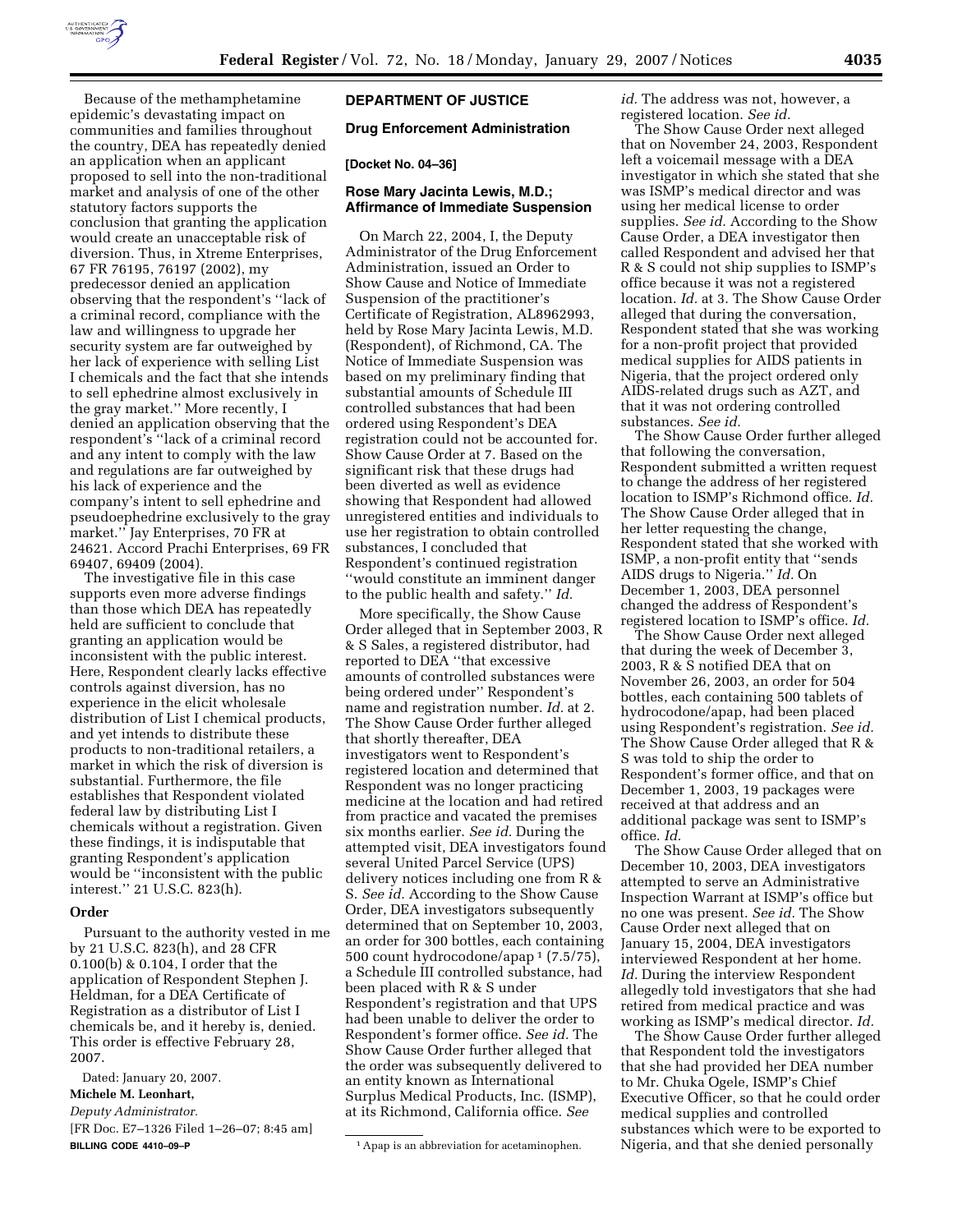placing any orders for controlled substances. *Id.* at 4. The Show Cause Order alleged that during the interview, Respondent stated that she did not know how what drugs and quantities Ogele had ordered from R & S and also had none of the records that she was required to maintain under federal law. *Id.* According to the Show Cause Order, Respondent also told the investigators that she did not have a key to the ISMP office, notwithstanding that it was her new registered location. *Id.* 

The Show Cause Order alleged that DEA investigators then contacted Ogele, who stated that he did not keep the records at ISMP's office but rather at his home. *Id.* According to the allegations, the investigators subsequently interviewed Ogele, who told them that controlled substances were ordered based on requests he received from Nigeria, and that he either personally carried the drugs to Nigeria or arranged for unidentified Nigerian ''diplomats'' to pick up the drugs in San Francisco and take them to Nigeria. *Id.* 

The Show Cause Order further alleged that the investigators inventoried the controlled substances at the ISMP office. *Id.* The Show Cause Order alleged that the office had neither a substantially constructed cabinet nor an alarm system. *Id.* at 4–5.

The Show Cause Order next alleged that on January 22, 2004, an employee of the physician who had purchased Respondent's former office informed the investigators that several months earlier, a shipment of controlled substances had been received by a workman who was renovating the office and had been stored there. *See id.* at 5. The shipment was turned over to the investigators, who determined based on a packing slip, that five boxes were shipped by R & S on August 14, 2003, that each box held 36 bottles (each containing 500 tables of hydrocodone/apap), and that the order had been placed by Ogele. *See id.* The Show Cause Order further alleged that the other four boxes have not been accounted for. *See id.* 

The Show Court Order also alleged that on January 26, 2004, DEA investigators went to ISMP's office to serve an administrative inspection warrant. *Id.* According to the Order, the investigators seized thirty thousand dosage units of hydrocodone/apap (in sixty 500-count bottles) and 211,000 dosage units of codeine/apap (in 500 and 1,000 count bottles). *Id.* at 6.

Finally, the Show Cause Order alleged that Respondent did not maintain any of the records documenting the receipt and disposition of the controlled substances that were ordered under her registration. *Id.* at 6–7. The Order further alleged that the disposition of ''the bulk of the controlled substances ordered under [Respondent's] name and registration from March 2003'' through the issuance of the Order of Immediate Suspension were unknown. *Id.* at 7.

On April 5, 2004, DEA Investigators personally served Respondent with the Order to Show Cause and Immediate Suspension. ALJ Ex. 2, at 1. Thereafter, on May 3, 2004, Respondent through her counsel, timely requested a hearing. *See id.* Respondent also responded to the Show Cause Order's allegations.

The matter was assigned to Administrative Law Judge (ALJ) Gail Randall, who conducted a hearing in San Francisco, CA, on August 2 and 3, 2005. At the hearing, both parties called witnesses and introduced documentary evidence. Following the hearing, both parties submitted proposed findings of fact and conclusions of law.

On September 26, 2006, the ALJ issued her decision. ALJ at 1. The ALJ concluded that the Government had proved by a preponderance of the evidence that the continuation of Respondent's registration would be inconsistent with the public interest. The ALJ also concluded that ''Respondent's lack of responsible handling of the authority granted to her through her DEA registration poses a threat to the public health and safety,'' and recommended that I revoke her Certificate of Registration. *Id.* at 38. Neither party filed exceptions.

Having carefully reviewed the record as a whole, I hereby issue this decision and final order. I adopt the ALJ's findings of fact and conclusions of law except as expressly noted herein. I further affirm the immediate suspension of Respondent's registration and make the following findings.

#### **Findings Of Fact**

Respondent has held a California Physician and Surgeon's license since July 1, 1975, which remains in active status. Respondent practiced medicine as a plastic surgeon from 1980 until March 2003. During March 2003, Respondent closed her practice and sold her office condominium to Dr. Randy Weil. Her state license has never been subjected to disciplinary action. ALJ at 3–4.

Respondent held DEA Certificate of Registration, AL8962993, which was issued on December 1, 2003, and expired on March 31, 2006. Gov. Ex. 1. According to DEA records, Respondent has not submitted a renewal application.2 I thus find that

Respondent is not currently registered. Respondent testified, however, that ''[j]ust because [she] closed [her] practice didn't mean [she] was never going to work again.'' Tr. 353.

With respect to the events which are the subject of this proceeding, Respondent's registered location was initially 203 Willow St., Suite 303, San Francisco, CA. On December 1, 2003, Respondent's registered location was changed to 120 Broadway St. Suite 3, Richmond, CA. Gov. Ex. 2.

On November 5, 1996, Chuka Ogele founded International Surplus Medical Products, Inc. (ISMP), which was organized for charitable purposes under section 501(c)(3), of the Internal Revenue Code. Resp. Ex. 10, at 2. According to its articles of incorporation, ISMP's purpose was ''to distribute medical supplies in developing nations.'' *Id.* Ogele appointed himself Chairman and Managing Director. Resp. Ex. 12.

Sometime in either 2001 or 2002, Respondent was introduced to Ogele by Sherrone Smith, an ISMP board member who had taught Ogele at the College of Alameda. Tr. at 66–67, 262. Respondent met with Ogele, who told her that ISMP had been in existence for six or seven years and that the entity provided vitamins to developing countries. *Id.* at 262–63. Ogele told Respondent that he wanted to provide medications to treat HIV/AIDS. *Id.* at 263. Ogele offered Respondent a position on ISMP's board gave her the title of Associate Medical Director. *Id.* 263.

Respondent subsequently gave Ogele a copy of her state medical license and her DEA registration. *Id.* 327. Respondent maintained that she did so to enable Ogele to order supplies, that ''[a]ll the suppliers require that you give them both licenses,'' and that she had ''never had one, even if [she was not] ordering \* \* \* controlled substances, [that] didn't request both licenses.'' *Id.*  Respondent further testified that she provided her DEA registration to Ogele without checking out his background. *Id.* at 329.

## **The DEA Investigation**

Respondent first came to the attention of DEA in September 2003, when R &

<sup>2</sup>Under the Administrative Procedure Act (APA), an agency ''may take official notice of facts at any

stage in a proceeding-even in the final decision.'' U.S. Dept. of Justice, Attorney General's Manual on the Administrative Procedure Act 80 (1947) (Wm. W. Gaunt & Sons, Inc., Reprint 1979). In accordance with the APA and DEA regulations, Respondent is ''entitled on timely request, to an opportunity to show to the contrary.'' 5 U.S.C. 556(e); see also 21 CFR 1316.59(e). To allow Respondent the opportunity to refute the fact of which I am taking official notice, publication of this final order shall be withheld for fifteen days, which shall begin on the date of service by placing this order in the mail.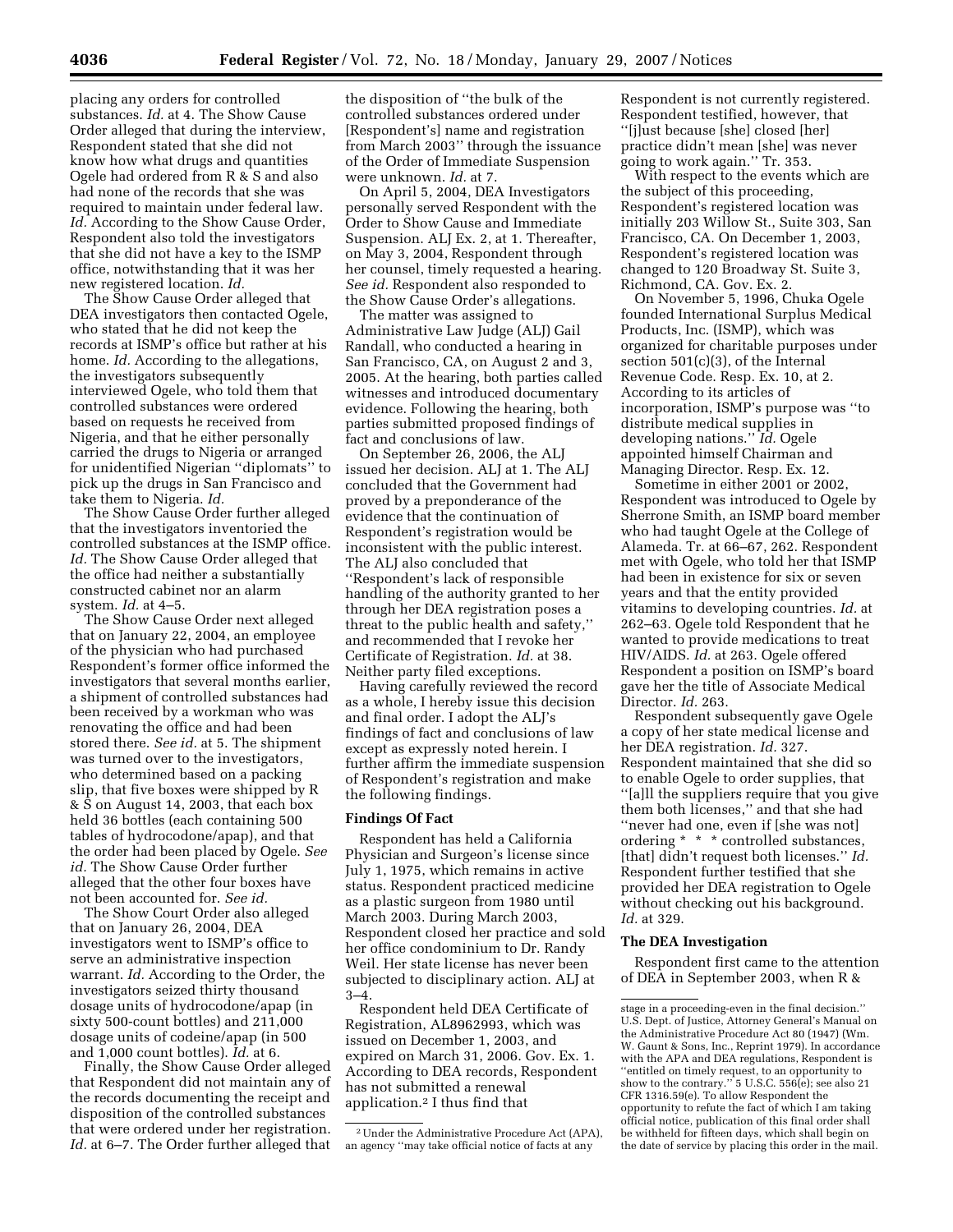S Sales notified the DEA Louisville office of Respondent's excessive purchases of controlled substances including hydrocodone, acetaminophen with codeine, and promethazine with codeine. ALJ at 4 (citing Tr. 12–13). The information was forwarded to a Diversion Investigator (DI) with the San Francisco Diversion Group.

The DI went to Respondent's registered location at 203 Willow Street, San Francisco only to find that her office was vacant. Tr. 14–15. The DI inquired with the building's management company as to Respondent's whereabouts; the DI was told that, in March 2003, she had retired and vacated her office. *Id.* 15.

The DI subsequently contacted R & S Sales. R & S advised the DI that, on September 10, 2003, an additional purchase of a controlled substance had been made with Respondent's registration. Tr. 15–16. The purchase was for 300 bottles, each containing 500 tablets of hydrocodone/apap. Gov. Ex. 17. The invoice lists the name ''CHUKA'' under the Purchase Order Number. *Id.* It also indicates that ISMP was to be billed for the order and that the drugs were to be shipped to Respondent at the Willow St. office which she had since vacated. *Id.* 

The DI contacted UPS to ascertain whether the shipment had been delivered. Tr. at 16. UPS informed the DI that it had attempted two deliveries at Respondent's former office and that someone had changed the address of the delivery to ISMP's office at 120 Broadway in Richmond. *Id.* UPS subsequently delivered the drugs to Chuka Ogele at this address. *Id.* 

On November 26, 2003, the DI received a voicemail message from Respondent. In this message, Respondent stated that Chuka Ogele, ISMP's chairman, had been attempting to call the DI regarding the ordering of supplies. *Id.* at 17. In the message, Respondent also stated that she was ISMP's medical director and that ISMP ''was using her medical license to order medical supplies.'' *Id.* Respondent requested that the DI call her. *Id.* at 18.

The DI phoned Respondent. Respondent told the DI that R & S would not deliver medical products to ISMP's office because it was not registered under her name and address. *Id.* The DI told Respondent that she needed to change the address of her registration. *Id.* According to the DI, Respondent said during the call that ''she was not ordering controlled substances, but was ordering \* \* \* AIDS drugs such as AZT.'' *Id.* 

Subsequently, Respondent submitted a letter requesting a change of the

address of her registered location. *Id.* On December 1, 2003, DEA changed the address of her registered location to ISMP's office. *Id.* at 19.

Shortly thereafter, the DI received another phone call from R & S. *Id.*  During this call, the DI was informed that on November 26, 2003, another order for controlled substances had been placed using Respondent's registration and her former office as the address that the drugs were to be shipped to. *Id.*; see also Gov. Ex. 16, at 2. This order was for 504 bottles each containing 500 count of hydrocodone/apap 7.5/750mg.3

Following the receipt of this information, the DI obtained an administrative inspection warrant for the ISMP's office. Tr. 19. On December 10, 2003, the DI, along with other DEA investigators, attempted to serve the warrant. *Id.* Upon their arrival at ISMP's office, the DIs could not serve the warrant because no one was present. *Id.*  at 20.

On January 15, 2004, the DI, accompanied by another DI and a Special Agent, went to Respondent's residence to interview her regarding the large quantities of controlled substances that were being ordered using her registration. *Id.* at 20–21. During the interview, Respondent told the investigators that she was the medical director of ISMP, that the organization assisted AIDS patients in Nigeria, and that Chuka Ogele was the chairman. *Id.*  at 21.

Respondent further told the DIs that Ogele was using her DEA number to order medical supplies from R & S Sales and that she had not personally placed any of the orders. *Id.* at 23. Respondent told the DI that ''she did not know what types of controlled substances [were] being ordered by Ogele,'' *id.,* but indicated that the drugs were being ordered for AIDS patients. *Id.* at 24. Respondent did not have any records documenting the purchases of the controlled substances but thought that the records might be at ISMP's office. *Id.*  Respondent did not, however, have access to the office as Ogele ''had the only key.'' *Id.* 

During the interview, the other DI told Respondent that she was liable for giving her registration to another person and not knowing what drugs were being ordered. *Id.* at 25. Respondent stated that she understood. *Id.* The investigators also told Respondent that they needed to see the records. *Id.*  Respondent contacted Ogele, who agreed to meet with the investigators

later that day at ISMP's office. *Id.* at 25– 26.

The investigators subsequently met with Ogele at ISMP's office. *Id.* at 26. During the meeting, Ogele told the investigators that he was ISMP's chairman and that the controlled substances he was ordering from R & S were for Nigerian AIDS patients. *Id.* at 27–28. Ogele provided the investigators with several documents from officials of the Government of Benue State, Nigeria. *Id.* at 30; see also Gov. Ex. 6 & 7. While these documents show that Benue State Ministry of Health requested that ISMP supply it with various drugs for treating HIV and other opportunistic infections, Benue State officials did not request that ISMP supply any controlled substances. See Gov. Exs. 6 & 7.

As for the controlled substance records, Ogele provided the investigators with four invoices for the purchase of controlled substances. Tr. 30. Subsequently, a DI determined that about thirteen orders for controlled substances had, in fact, been placed with R & S using Respondent's registration. *Id.* at 29.

Moreover, Ogele did not provide any records documenting the distribution of the controlled substances. *Id.* at 27. During the interview, Ogele stated that he would sometimes take controlled substances to Nigeria in his luggage. *Id.*  at 31. Ogele also stated that sometimes Nigerian diplomats would come to San Francisco to obtain the controlled substances and take them back to Nigeria. *Id.* Ogele did not hold any DEA registration and Respondent was not registered as an exporter. *Id.* at 31–32. The investigators told Ogele that he did not have the registration required under federal law to export controlled substances. *Id.* at 31. The investigators also determined that there were controlled substances on the premises and took an inventory. *Id.* at 32.

On January 22, 2004, an employee of Dr. Randall Weil (who had purchased Respondent's former office) contacted DEA. *Id.* at 32–33. Dr. Weil's employee informed DEA that the office had received a shipment of controlled substances that had been shipped to Respondent. *Id.* at 33. The next day, the DI and her supervisor went to Dr. Weil's office and retrieved one box holding 36 bottles, each containing 500 tablets, of hydrocodone/apap 7.5/750. *Id.* at 34. The shipment's packing slip, which was dated August 14, 2003, indicated that a total of 180 bottles (five boxes) of the drug had been ordered. Resp. Ex 3, at 2. The investigators have not been able to determine the disposition of the other 144 bottles. Tr. 34.

<sup>3</sup>The order also included one bottle of 100 ativan (2 mg.) tablets. Gov. Ex. 16, at 2.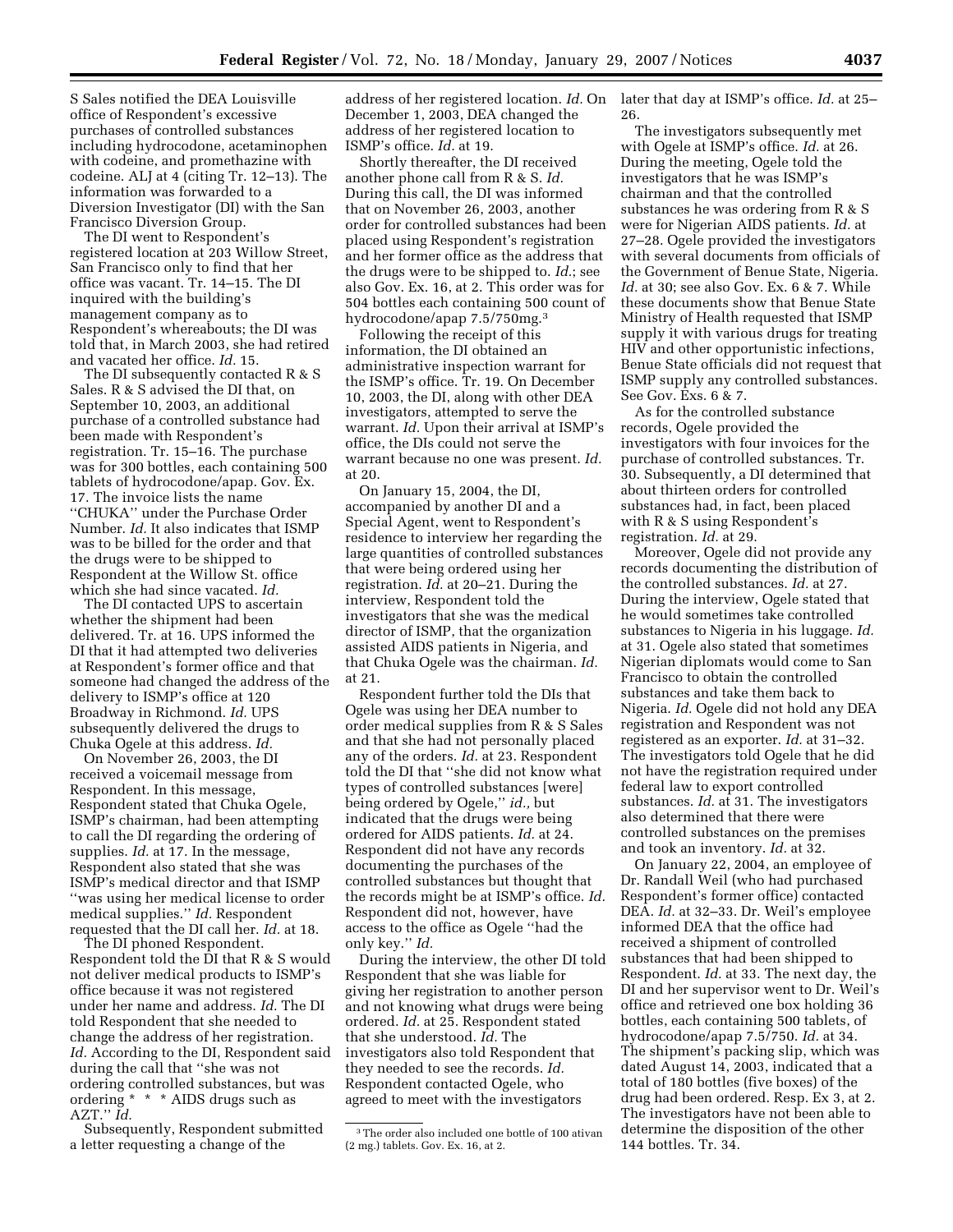On January 26, 2004, the DI obtained and served another administrative inspection warrant at ISMP's office. *Id.*  at 34–35. DEA personnel went to ISMP's office but found no one present. *Id.* at 37. The investigators then contacted Ogele by phone. *Id.* Following Ogele's arrival, the investigators informed Ogele that he was improperly using Respondent's registration. *Id.* at 39. The investigators then seized approximately 300 bottles of hydrocodone/apap and codeine/apap, which were taken to the DEA office. *Id.* at 39–40; Gov. Ex. 8. The investigators subsequently contacted Respondent and offered to arrange for the drugs to be returned to R & S with a credit to her account. *Id.* at 40.

Respondent agreed and, on January 30, 2004, went to the DEA office to assist in the inventory. *Id.* at 40–41. The inventory differed, however, from the inventory that was taken during the January 26 administrative inspection by one bottle of hydrocodone/apap. *Id.* at 171.

During this meeting, the DI told Respondent that DEA was concerned about the large orders of controlled substances that were placed with her registration. *Id.* at 41. The DI also told Respondent that it was improper to allow Ogele to use her DEA registration to order controlled substances for export to Nigeria.4 *Id.* The DI also discussed with Respondent the shipment that DEA had retrieved from her former office. *Id.*  at 42. Respondent told the DIs that she had not ordered those drugs. *Id.* 

The DI advised Respondent that DEA was seeking to suspend her registration. *Id.* at 45–46. The DI asked Respondent whether she would voluntarily surrender her registration. *Id.*  Respondent refused. *Id.* at 46.

The investigators subsequently obtained from R & S Sales, copies of the invoices documenting the controlled substance purchases made using Respondent's registration between August 15, 2002, and December 29, 2003. Tr. 52, Gov. Exs. 12 & 17. The Government also introduced into evidence a compilation of the purchases. See Gov. Ex.13.

The compilation shows that Ogele used Respondent's registration to obtain from R & S, 1,537,500 tablets of hydrocodone/apap in various strengths and 450,000 dosage units of codeine/ apap in various strengths; these drugs are schedule III controlled substances. See 21 CFR 1308.13(e). The compilation further shows that Respondent's registration was used to purchase from R & S, 97,340 dosage units of lorazepam (in various strengths), 19,900 dosage units of phenobarbital (in various strengths), 9700 dosage units of ativan (2mg.), 400 tablets of diazepam, and 3100 tablets of flurazepam. All of these drugs are schedule IV controlled substances. *Id.* 1308.14(c). Finally, the compilation shows that Respondent's registration was used to order 13,800 tablets of diphenoxylate/atropine sulfate, and 455,040 milliliters of promethazine/codeine cough syrup; both drugs are schedule V controlled substances. *Id.* 1308.15

The investigation also determined that Ogele used Respondent's registration to order controlled substances from an additional supplier, Priority Healthcare, between July 16, 2003, and September 15, 2004.5 See Gov. Ex. 10. The compilation of these purchases shows that Ogele obtained 285,900 dosage units of codeine (30mg.)/apap and 135,900 dosage units of codeine (60 mg.)/apap. See Gov. Ex. 11, ALJ at 3. The compilation also shows that Ogele obtained 77,100 dosage units of hydrocodone/apap (of various strengths). *Id.* Finally, the compilation shows that Ogele obtained 46,694 sixteen oz. bottles of promethazine w/codeine, the wholesale price of this medication was approximately \$664,900.

Ogele purchased the majority of the drugs from Priority after the service of the Notice of Immediate Suspension. See Gov. Exs. 10 & 11. Respondent did not become aware of the purchases from Priority until a few months before the hearing when Ogele's wife apparently found an invoice or some other document from Priority and told Respondent. Tr. 347. Respondent did not provide DEA with any records related to the receipt and distribution of these drugs. *Id.* 54–55.

DEA has been unable to determine the disposition of the great majority of the drugs Ogele ordered using Respondent's registration. See ALJ at 15; Tr. at 53, 55, 64. The only drugs which can be accounted for are those which DEA

retrieved from Respondent's former office and those seized during the execution of the warrant at ISMP's office. Tr. 53.

On September 2, 2004, Ogele was arrested by local authorities at the George Bush Intercontinental Airport in Houston, Texas. *Id.* at 55. At the time, Ogele was carrying \$975,481 in cash and 395 Vicodin tablets for which he lacked a prescription. *Id.*; see also Gov. Ex. 22. During an interview with Houston police, Ogele claimed that the cash had been donated to ISMP. Tr. 56. Ogele further stated that a person named Mike, who lived in Houston, would sometimes hold fundraisers at churches for ISMP. *Id.* at 56–57. Ogele did not, however, know Mike's last name or his address. *Id.* Initially, Ogele told the police that he did not know how to contact Mike. *Id.* at 57. Ogele later changed his story and stated that Mike had called him upon his arrival at his hotel and brought the cash to him. *Id.*  Subsequently, Ogele waived his interest in the cash and forfeited it. Gov. Ex. 22. He was also charged with unlawful possession of controlled substances. Tr. 58.

On September 22, 2004, Ogele was arrested at another Houston airport (William P. Hobby). Gov. Ex. 19. On this occasion, Ogele was carrying \$7774 in cash and various controlled substances including 24 Vicodin tablets, 135 Ativan tablets, and two Lortab tablets. *Id.* at 2. He did not have a valid prescription for any of these drugs. Tr. 58. He also had in his possession thirteen invoices from Priority Healthcare. *Id.* at 58–59. The cash was again seized and forfeited. *Id.*  at 58. Ogele was subsequently convicted of delivery of a controlled substance, a felony offense under Texas law, and sentenced to eight years of community supervision. Gov. Ex. 20.

## **Respondent's Knowledge of Ogele's Use of Her DEA Registration**

One of the central issues in this case is whether Respondent knew that Ogele was using her DEA registration to order controlled substances. Both in her testimony and her post-hearing brief, Respondent has maintained that prior to the January 15, 2004 interview with DEA, she ''did not know about the ordering of [the] controlled substances and is not responsible for record keeping involved with such orders.'' Resp. Br. at 20. *See also id.* at 6 (Respondent ''did no[t] anticipate that there would be any controlled substances ordered to be used in the project.'').

In reference to Respondent's giving her DEA registration to Ogele, the ALJ found that ''Respondent credibly

<sup>4</sup>On some date which the record does not clearly establish, Ogele played for the ISMP board a tape recording of a phone message from a Mr. Dan Neeson, an employee of the Department of Commerce's Bureau of Export Administration. The message stated that ''[m]ost medical products do not require an export license. And if you do require a license it would be for a particular country for a particular transaction. If you want more information, give me a call.'' Resp. Ex. 36. Respondent asserted that Ogele told the board that he had contacted DEA and that Mr. Neeson had left the above message. Tr. 293. The Bureau of Export Administration is not part of DEA and does not enforce the Controlled Substances Act.

<sup>5</sup> DEA did not become aware that Ogele had also made purchases from Priority Healthcare until after his arrest on September 22, 2004, at Hobby Airport in Houston, Texas.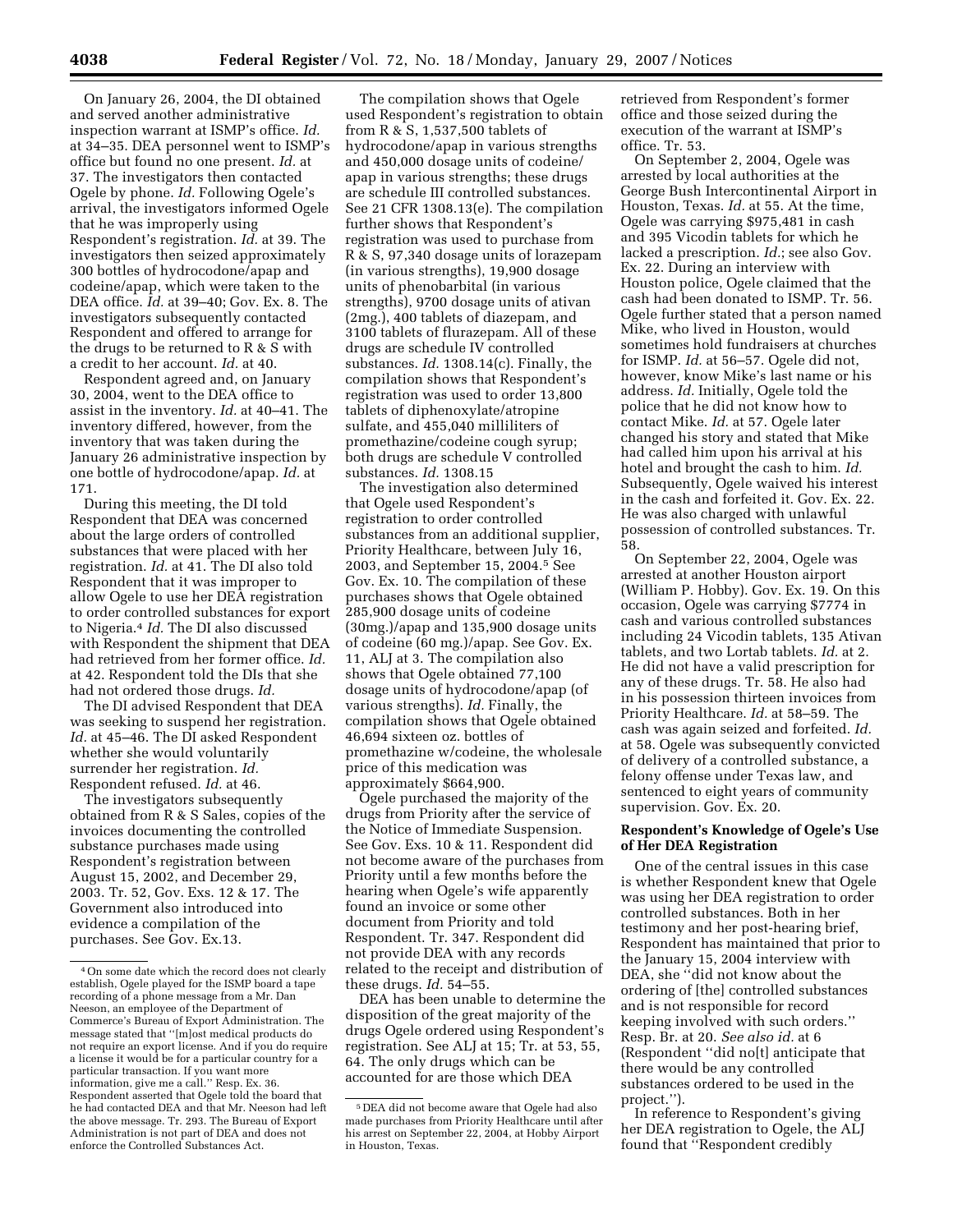testified that she told Mr. Ogele that she understood that ISMP would order 'medications, primarily AIDS and AIDSrelated medications, but no IV injectables and no narcotics.''' ALJ at 5– 6 (FOF 17) (quoting Tr. at 351). The ALJ also found that ''Respondent did not anticipate that there would be any controlled substances ordered by ISMP. '' *Id.* at 6 (quoting Tr. at 351).

In her testimony, Respondent further maintained that she did not become aware that Ogele was using her registration to order controlled substances until January 15, 2004, when she was told this while being interviewed by DEA investigators. During cross examination, Respondent was asked whether she knew ''there were any controlled substances being ordered?'' Tr. 326. Respondent answered ''No.'' *Id.* The Government then asked Respondent: ''[Y]ou didn't know there were any controlled substances being ordered until DEA informed you in January of 2004, correct?'' *Id.* Respondent answered: ''Yes.'' *Id.* 

The ALJ found, however, that a preponderance of the evidence ''supports the conclusion that \* \* \* Respondent knew that controlled substances were being ordered using her DEA registration." ALJ at 16 (FOF 61). Among other evidence, the ALJ noted the testimony of Dr. Green, another ISMP board member. Dr. Green testified that she had knowledge that Respondent allowed her registration to be used to obtain AIDS and pain medications, and that she and Ogele had also visited a company in the Midwest after which ISMP began receiving from it AIDS and ''pain medications.'' Tr. 236.

The ALJ's finding does not, however, specify at what point in time Respondent knew that Ogele was using her registration to order controlled substances. Another finding appears to credit Respondent's testimony that she did not learn of this until the January 2004 DEA meeting and ''was surprised'' to find that Ogele was ordering controlled substances. ALJ at 10 (FOF 42).

To the extent this finding was intended to credit Respondent's testimony that she did not learn of the controlled substance purchases until January 2004, I reject it. Instead, I find that Respondent knew at least as early as May 2003, that Ogele was using her registration to order controlled substances.

In her letter requesting a hearing, Respondent filed a lengthy point by point response to the allegations of the Show Cause Order. See ALJ Ex. 2. In this filing, Respondent ''admit[ted] that between May 2003 and August 2003 she authorized the ordering of hydrocodone or vicodin from R & S Sales.'' ALJ 2 at 2. Respondent further stated that ''[t]he purpose of these orders was to ship the vicodin to Nigeria to aid in the treatment of women with AIDS and HIV.'' *Id.* More specifically, Respondent ''admit[ted] to authorizing the ordering of three hundred bottles of hydrocodone (vicodin) from R & S \* \* \* between May 2003 and August 2003,'' that the ''drugs were ordered on behalf of'' ISMP, and that they ''were purchased under [Respondent's] license for the purposes of export to Nigeria to fulfill existing commitments that [ISMP] has with the Nigerian military and other Nigerian government entities.'' *Id.* 

In this same document, Respondent further stated that in her November 24, 2003 telephone conversation with a DEA investigator, she ''never said she was 'not ordering controlled substances' because vicodin and [T]ylenol #3 is an integral part of the treatment of AIDS/ HIV in Nigeria.'' *Id.* at 3–4. Moreover, with respect to the order that was placed with R & S on November 26, 2003, Respondent ''denie[d] ever having told the DEA agent that she was not ordering [V]icodin and Tylenol # 4 for the Nigeria project.'' *Id.* at 4. Respondent further ''admit[ted] authorizing the order and that the drugs were shipped to the Broadway Street address.'' *Id.* Finally, Respondent stated that she ''may not always have known the quantities of the substances ordered but she always knew what the drugs were that were being ordered and shipped. The orders are for standard quantities of particular drugs and do not vary very much, order to order.'' *Id.* at  $4 - 5$ 

The ALJ did not acknowledge these admissions and thus did not discuss the fundamental inconsistencies between them and Respondent's statements under oath at the hearing. While I am mindful that the ALJ observed Respondent's testimony, deference to the ALJ's findings is clearly not appropriate where, as here, a witness tells two materially different tales and the ALJ gives no explanation as to why one is more credible than the other. Based on her written admissions, I thus find disingenuous Respondent's testimony on cross-examination that she did not become aware that Ogele was ordering controlled substances until the January 2004 interview with DEA investigators. And consistent with her admissions, I further find that Respondent knew at least as early as May 2003 that Ogele was ordering controlled substances.

# **Respondent's Response to Ogele's Misuse of Her Registration**

On January 15, 2004, DEA investigators informed Respondent that an excessive amount of controlled substances had been ordered under her registration. Tr. 302. Furthermore, on January 26, 2004, DEA executed an administrative search warrant at ISMP's office and seized a substantial quantity of controlled substances.

Notwithstanding these two events, Respondent did not demand that Ogele produce the invoices. Furthermore, she did not even talk to Ogele about the matter until ''probably April.'' *Id.* at 313.

In her testimony, Respondent asserted that the reason she did not talk to Ogele about the matter was because he ''left the country \* \* \* early the next morning." *Id.* Respondent testified, however, that Ogele had called her on January 26, 2004, the day that DEA investigators served the administrative warrant and told her that the investigators had already shown up at ISMP's office. *Id.* at 304. Respondent further testified that Ogele called her and asked her to go to the DEA office to conduct an inventory of the controlled substances because he ''was getting ready to leave the country.'' *Id.*  at 305. The inventory occurred on January 30. While Respondent did not testify as to the date this phone call occurred, it is clear that Ogele was in the country for a substantial period of time following Respondent's receipt of information that her registration was being misused (during the January 15, 2004 interview) and that she made no effort to investigate the matter for at least three months.

Respondent had long known that R & S Sales was one of ISMP's primary suppliers. Respondent testified that R & S was sending orders to her medical practice and that she contacted R & S in an attempt to have the orders shipped to the ISMP office. *Id.* at 267. Respondent did not, however, contact R & S during the period between the January 15 interview and service of the Show Cause Order to obtain copies of the invoices for the orders that had been placed under her registration. Furthermore, even following the service of the Show Cause Order, Respondent did not promptly contact R & S to obtain the invoices. *Id.* at 347; ALJ Ex. 2, at 5. While the record does not specify when Respondent finally contacted R & S, in her response to the Show Cause Order, Respondent stated that ISMP ''has records of each drug shipment,'' ALJ Ex. 2, at 5, and made no mention that she had obtained or was then attempting to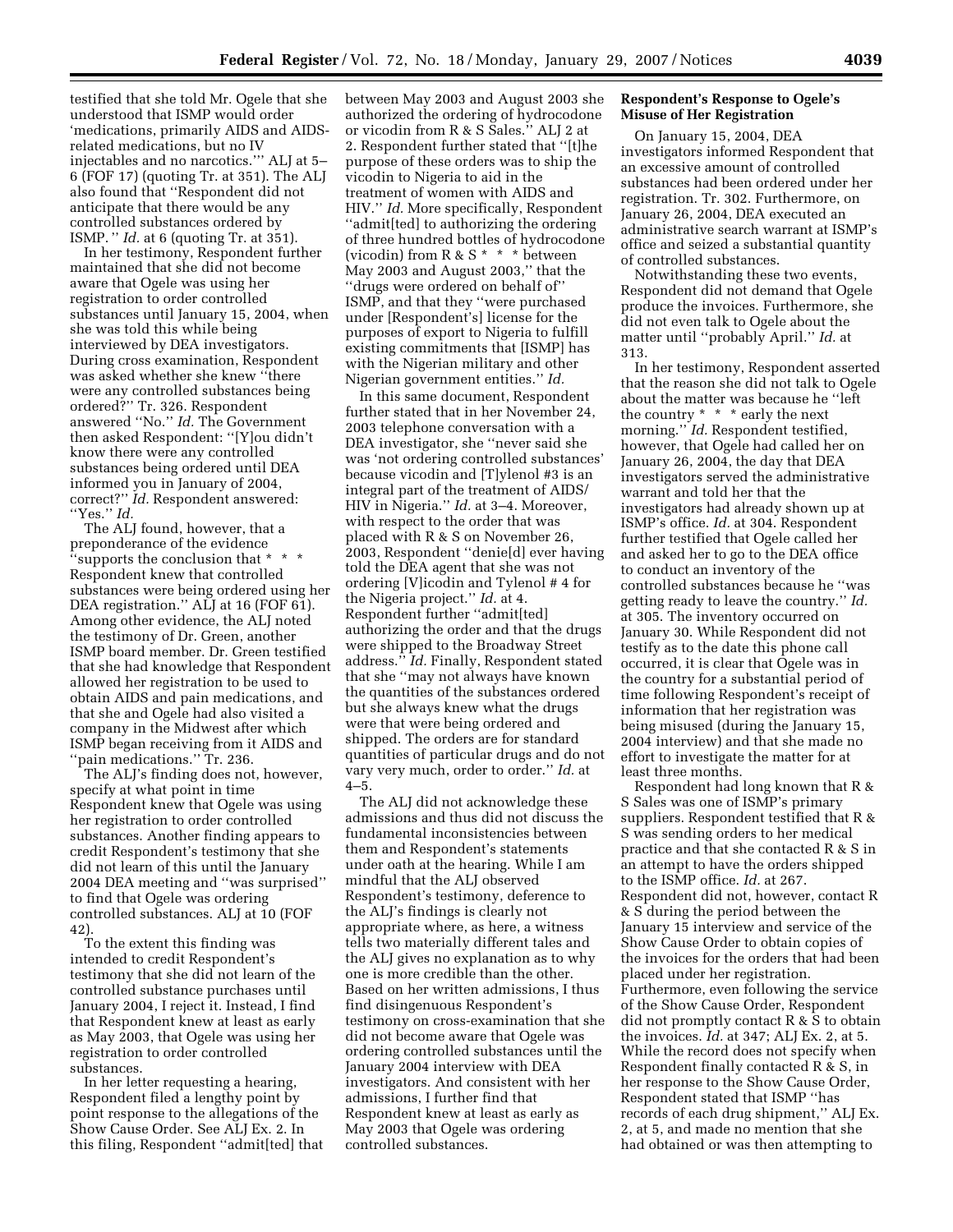obtain the records from R & S. Furthermore, when asked whether after service of the Show Cause Order she had ''ask[ed] any of the suppliers for records?,'' Respondent answered: ''[n]ot at that time.'' Tr. 347. Respondent further testified that she did not contact R & S until ''later.'' *Id.* 

Respondent did not obtain copies of the invoices from Priority Healthcare until ''a few months'' before the hearing, when Ogele's wife found some invoices from Priority and contacted it to obtain copies of them for her. *Id.* Finally, Respondent did not testify that she ever attempted to exercise her right as a director of ISMP to examine its books, records, and documents. See, *e.g.*, Cal. Corp. Code section 6334 (West 2006).

### **Discussion**

Section 304(a) of the Controlled Substances Act provides that a registration to ''dispense a controlled substance \* \* \* may be suspended or revoked by the Attorney General upon a finding that the registrant \* \* \* has committed such acts as would render [her] registration under section 823 of this title inconsistent with the public interest as determined under such section.'' 21 U.S.C. 824(a)(4). In making the public interest determination, the Act requires the consideration of the following factors:

(1) The recommendation of the appropriate State licensing board or professional disciplinary authority.

(2) The applicant's experience in dispensing \* \* \* controlled substances.

(3) The applicant's conviction record under Federal or State laws relating to the manufacture, distribution, or dispensing of controlled substances.

(4) Compliance with applicable State, Federal, or local laws relating to controlled substances.

(5) Such other conduct which may threaten the public health and safety. *Id.* section 823(f).

''[T]hese factors are \* \* \* considered in the disjunctive.'' Robert A. Leslie, M.D., 68 FR 15227, 15230 (2003). I ''may rely on any one or a combination of factors, and may give each factor the weight [I] deem[] appropriate in determining whether a registration should be revoked.'' *Id.* Moreover, case law establishes that I am ''not required to make findings as to all of the factors.'' *Hoxie* v. *DEA*, 419 F.3d 477, 482 (6th Cir. 2005); see also *Morall* v. *DEA*, 412 F.3d 165, 173–74 (D.C. Cir. 2005).

Finally, section 304(d) provides that ''[t]he Attorney General may, in his discretion, suspend any registration simultaneously with the institution of proceedings under this section, in cases where he finds that there is an

imminent danger to the public health or safety.'' 21 U.S.C. 824(d). In this case I conclude that Factors Four and Five conclusively establish that allowing Respondent to hold a registration would be inconsistent with the public interest.6 Analyzing these factors, I also conclude that Respondent's conduct created ''an imminent danger to the public health or safety,'' id., and thus affirm the immediate suspension of her registration.7

### *Factor Four—Respondent's Compliance With Applicable Laws*

The evidence in this case establishes that Respondent acted with complete disregard for the obligations imposed on her as a registrant under federal law and regulations. These actions included entrusting her registration to someone she had no effective control over and knew little about, her total failure to comply with the CSA's recordkeeping requirements and to ensure the security of controlled substances, and her authorizing Ogele to use her registration to obtain controlled substances knowing that they would be exported to a foreign country without a registration. While the record shows that Respondent was motivated by humanitarian concerns and was likely duped by Ogele, Respondent's disregard for federal law cannot be excused.

As the evidence shows, Respondent entrusted her DEA number to Ogele shortly after meeting him and joining the ISMP board. She did so without investigating Ogele's background 8 and even though she had no effective control over him. Respondent's conduct violated the CSA because the Act does not authorize a registrant to allow an unregistered person to use her registration to handle controlled substances unless the latter is the employee or agent of the registrant. *See*  22 U.S.C. 822(c) (exempting from registration ''an agent or employee'' of a

7While Respondent's registration has expired and she did not submit a renewal application, this case began with the immediate suspension of her registration and thus is not moot. See William R. Lockridge, 71 FR 77791, 77796–97 (2006). Furthermore, Respondent testified that while she had closed her office, she might return to the practice of medicine.

8 DEA regulations provide that a ''registrant shall not employ as an agent or employee who has access to controlled substances, any person who has been convicted of a felony offense relating to controlled substances.'' 21 CFR 1301.76(a). As explained in the text, Ogele was neither an employee nor an agent of Respondent. While by its terms the regulation does not apply to Respondent, it nonetheless demonstrates the recklessness of Respondent's authorizing Ogele to use her registration without conducting a background investigation.

registrant but only ''if such agent or employee is acting in the usual course of his business or employment'').

Respondent argues that authorizing Ogele to use her DEA number is ''no different[t]'' than ''what goes on in the normal medical practice'' where ''[t]he doctor tells her nurse to order drugs under her number and the nurse does it on the doctor's behalf.'' ALJ Ex. 2 at 4. Contrary to Respondent's contention, there is a fundamental difference between what she did and what goes on in normal medical practices because Ogele was not her employee and thus was not subject to her control through the measures employers customarily use to discipline employees.

Moreover, Ogele was not Respondent's agent. The evidence clearly shows that Ogele did not act on Respondent's behalf but rather on behalf of ISMP and himself. The evidence further shows that Ogele was not Respondent's agent because while Respondent was a member of ISMP's board, she could not unilaterally remove him and had no effective means of controlling him. *See*, *e.g.*, *Restatement (Second) of Agency* section 1 (1958) (comment a) (''The relation of agency is created as a result of conduct by two parties manifesting that one of them is willing for the other to act for him subject to his control \* \* \*. [T]he agent must act or agree to act on the principal's behalf and subject to his control.''); 9 Resp. Ex. 11. Respondent thus violated the CSA by entrusting her registration to Ogele, who was neither her employee nor her agent.

Respondent's conduct in authorizing Ogele to use her registration to order controlled substances violated the CSA for an additional reason. Respondent clearly contemplated that the drugs were being ordered to be shipped to Nigeria. A practitioner's registration, however, grants its holder authority to obtain controlled substances only for the limited purposes of conducting research or dispensing them to an ultimate user. *See* 21 U.S.C. 802(10) & (21); section 822(b). It does not provide its holder with authority to export a controlled substance. *Id*. section 822(b) (''Persons registered \* \* \* under this subchapter to \* \* \* dispense controlled substances \* \* \* are authorized to possess \* \* \* or dispense [controlled] substances \* \* \* to the extent authorized by their registration.''). *See*  also *id*. section 957(a) (''No person may \* \* \* export from the United States any

 $^{\rm 6}$  Having considered all of the factors, I deem it unnecessary to make findings on factors one, two, and three.

<sup>1</sup>*Cf. id*. § 14 C (comment b) (''An individual director \* \* \* has no power of [her] own to act on the corporation's behalf, but only *as one of the body of directors acting as a board*.'') (emphasis added).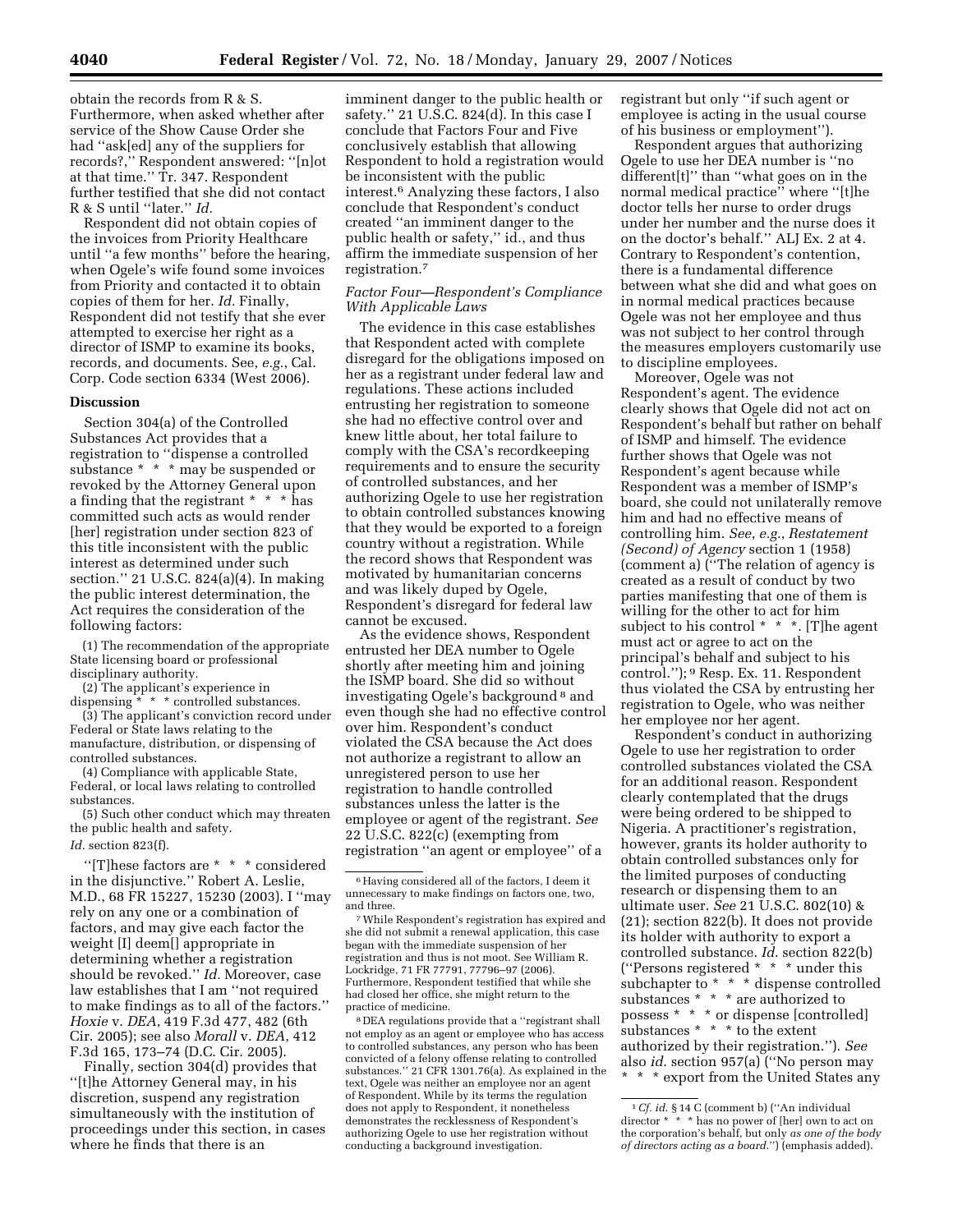controlled substance \* \* \* unless there is in effect with respect to such person a registration issued \* \* \* under section 958 of this title.'').

Consistent with the statutory scheme, DEA regulations provide that dispensing and exporting are activities which are ''deemed to be independent of each other,'' 21 CFR 1301.13(e); exporting is not a ''coincident activity'' which is authorized under a practitioner's registration. *Id*. (Table). DEA regulations further require that ''[a]ny person who engages in more than one group of independent activities shall obtain a separate registration for each group of activities.'' *Id*. 1301.13(e).

While there is some question regarding the extent to which the controlled substances were actually exported to Nigeria (as opposed to being sold by Ogele in this country)—largely because of Respondent's failure to ensure that proper records were being maintained—Ogele told DEA investigators that he was personally carrying drugs to Nigeria. Moreover, Respondent made numerous admissions that show that she was aware that the controlled substances were being ordered for the purpose of export to Nigeria. Thus, it is clear that Respondent violated 21 U.S.C. § 957(a) by exporting controlled substances without a registration.

Respondent also violated the Act by failing to adequately supervise Ogele's activities. Under DEA regulations, a registrant ''shall provide effective controls and procedures to guard against theft and diversion of controlled substances,'' 21 CFR 1301.71(a), including adequate systems ''for monitoring the receipt, \* \* \* distribution, and disposition of controlled substances in its operations. *Id*. 1301.71(b)(14). Cf. *id*. 1301.71(b)(11) (require an assessment of ''[t]he adequacy of supervision over employees having access'' to controlled substances).

Respondent's supervision of Ogele's use of her registration was non-existent. As Respondent admitted, she ''may not always have known the quantities of the substances ordered.'' ALJ Ex. 2, at 4. Indeed, Respondent was clueless as to the scope of Ogele's ordering of controlled substances. *See* Tr. 328–29 (''I didn't supervise him'' (Ogele) to ensure that he was keeping records.); *id*. at 329 (''I wasn't following those records, no.'').

As the ALJ found, this was because Respondent did not ensure that the required records documenting the purchase and distribution of controlled substances were maintained. ALJ at 34; see, e.g., 21 CFR 1304.21(a) (''Every

registrant required to keep records \* \* \* shall maintain on a current basis a complete and accurate record of each such substance \* \* \* received, sold, delivered, exported, or otherwise disposed of \* \* \*.''). See also 21 CFR 1304.22. Nor did she ensure that the required inventories were conducted. *See id*. 1304.11.

The direct consequence of Respondent's abdication of her obligations as a registrant is that the disposition of an extraordinary quantity of controlled substances cannot be accounted for and the drugs have likely been diverted. Of the drugs Ogele obtained from R & S, more than 2.1 million dosage units are unaccounted for. Moreover, none of the drugs Ogele obtained from Priority Healthcare (which included nearly 47,000 dosage units of promethazine with codeine cough syrup, with a wholesale price of nearly \$ 65,000) have been accounted for.

To be sure, Ogele ordered many of the drugs from Priority after DEA had told him to stop and Respondent was likely unaware of this. The fact remains, however, that Ogele would not have been able to do so if Respondent had never entrusted her registration to him in the first place. This Agency has previously held that a registrant who allows a non-registrant to use her registration is strictly liable for any misuse of the registration. *See Anthony L. Cappelli*, 59 FR 42,288 (1994).

Finally, the record establishes that Respondent authorized the ordering of controlled substances that were shipped to her former office in San Francisco which remained her registered location until December 1, 2003. Because Respondent had sold and vacated her office some eight months earlier, she had no effective means of securing the drugs that were delivered to this address. The record also establishes that with Respondent's authorization, controlled substances were being stored at ISMP's Richmond office even though this facility was not a registered location. Indeed, she did not even have a key for the office. Both the shipping of drugs to her former office and the shipping of drugs to the ISMP office when it was not her registered location violated the CSA.10

I thus conclude that Respondent's record of non-compliance with federal law is extensive and egregious. As the

ALJ explained, Respondent's conduct ''evidences a reckless disregard for the legal obligations and responsibilities'' of a registrant. ALJ at 34. The direct consequence of Respondent's indifference to her obligations under the CSA was to provide a drug dealer with the means to obtain his wares and to create an ''imminent danger to the public health or safety." 21 U.S.C. 824(d).

I thus affirm the immediate suspension of Respondent's registration. I further conclude that this factor provides reason alone to conclude that allowing Respondent to hold a DEA registration would be ''inconsistent with the public interest.'' 21 U.S.C. 823(f).

### *Factor Five: Such Other Conduct Which May Threaten Public Health and Safety*

As explained above, because of Respondent's failure to comply with the CSA and DEA regulations, it is likely that over two million dosage units of controlled substances have been diverted. Respondent, however, engaged in additional conduct which threatened public health and safety by failing to take prompt and reasonable action to investigate the circumstances surrounding Ogele's misuse of her registration.

On January 15, 2004, DEA investigators told Respondent that an excessive amount of controlled substances had been ordered under her registration. Tr. 302. Moreover, on January 26, 2004, DEA seized controlled substances that Ogele had ordered under her registration. Notwithstanding the seriousness of each of these events, Respondent did not demand that Ogele produce the invoices. Indeed, she did not even talk to Ogele about the matter until ''probably April.'' *Id.* at 313. Nor did she contact R & S Sales to independently obtain the invoices until some date after May 3, 2004.

Relatedly, the Show Cause Order, which was served on Respondent on April 5, 2004, alleged that ''the bulk of the controlled substances ordered under [her] \* \* \* registration," which ''include[d] over 750,000 dosage units of Schedule III controlled substances'' could not be accounted for. Show Cause Order at 7. Furthermore, while there is conflicting evidence as to whether Respondent then attempted to obtain the invoices from Ogele, even giving her the benefit of the doubt on the issue,<sup>11</sup>

<sup>10</sup>Under the CSA, ''[a] separate registration [is] required at each principal place of business or professional practice where the [registrant] \* \* \* distributes, or dispenses controlled substances.'' 21 U.S.C. 822(e). The primary purpose of this requirement is to ensure that adequate security exists at each location. *See* 21 CFR 1301.71.

<sup>11</sup>Compare Tr. 334 (Respondent answered ''no'' to Government's question regarding whether she had then attempted to obtain the invoices from Ogele) with ALJ Exh. 2 at 9 (listing in response to Show Cause Order seven different purchases of controlled substances).